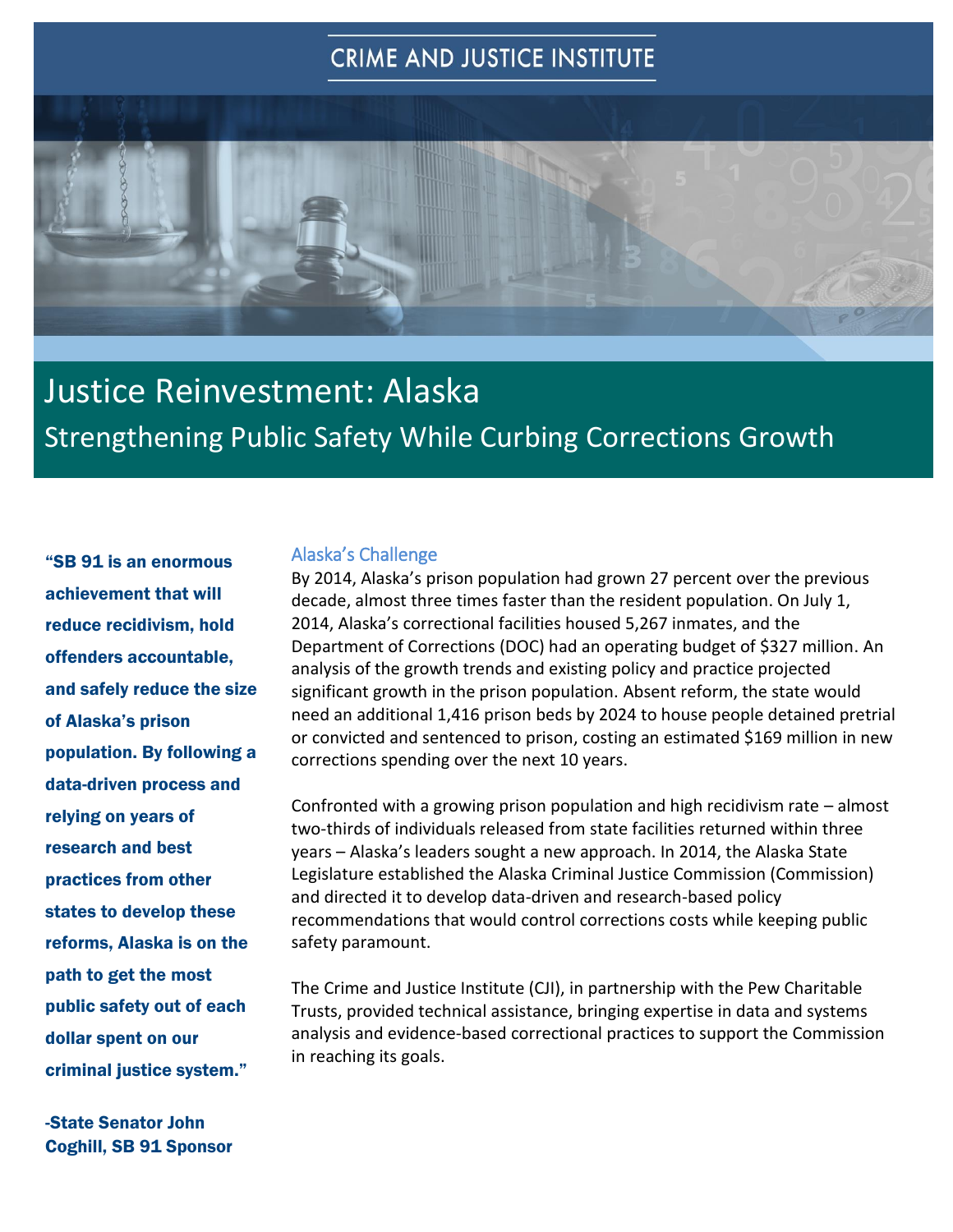"As a former prosecutor, I knew from experience that Alaska's justice system needed reform. The Justice Reinvestment process helped us achieve that by bringing together a wide range of stakeholders and challenging us to look carefully at our system's data, think critically about our current practices, and enact bold reforms to shift our focus to rehabilitation and fundamentally change the way we use incarceration in this state." -Greg Razo, Chair, Alaska Criminal Justice

**Commission** 



#### Data-Driven Analysis

Over a seven-month period, the Commission analyzed the state's criminal justice system, including a comprehensive review of sentencing, corrections, and community supervision data. Key findings include:

- Alaska's pretrial population had grown by 81 percent over the past decade, driven primarily by longer lengths of stay for both felony and misdemeanor defendants.
- Three-quarters of the people admitted to prison following conviction in 2014 were convicted of a nonviolent offense.
- Length of stay for those convicted of a felony was up 31 percent over the past decade.
- In 2014, 47 percent of people revoked to prison for supervision violations – primarily for non-criminal violations of probation and parole conditions – stayed more than 30 days, and 28 percent stayed longer than three months behind bars.

#### Legislative Reform Package

In December 2015, the Commission issued 21 recommendations designed to reduce recidivism and corrections spending in Alaska. Legislation advancing these recommendations – Senate Bill (SB) 91 – passed with overwhelming bipartisan support and was signed into law by Governor Bill Walker on June 11, 2016. SB 91 aims to:

**Implement evidence-based pretrial practices**, using an objective, validated pretrial risk assessment to focus pretrial release decisions on risk rather than on ability to pay, and establish a pretrial services program.

**Focus prison beds on serious and violent offenses** by diverting those convicted of nonviolent misdemeanors to alternatives to prison, revising drug crime penalties to focus the most severe punishments on higher-level drug dealers, raising the felony theft threshold and indexing it to inflation, reducing presumptive sentence ranges for non-sex offenses, extending good time eligibility to individuals serving sentences on electronic monitoring, expanding and streamlining the use of discretionary parole, and implementing a specialty parole option for the older prisoners.

**Strengthen probation and parole supervision** by standardizing sanctions for violations of probation and parole conditions to ensure they are swift, certain, and proportional; capping sentence lengths for technical probation and parole revocations; and establishing incentives for complying with conditions including earned time off the period of supervision.